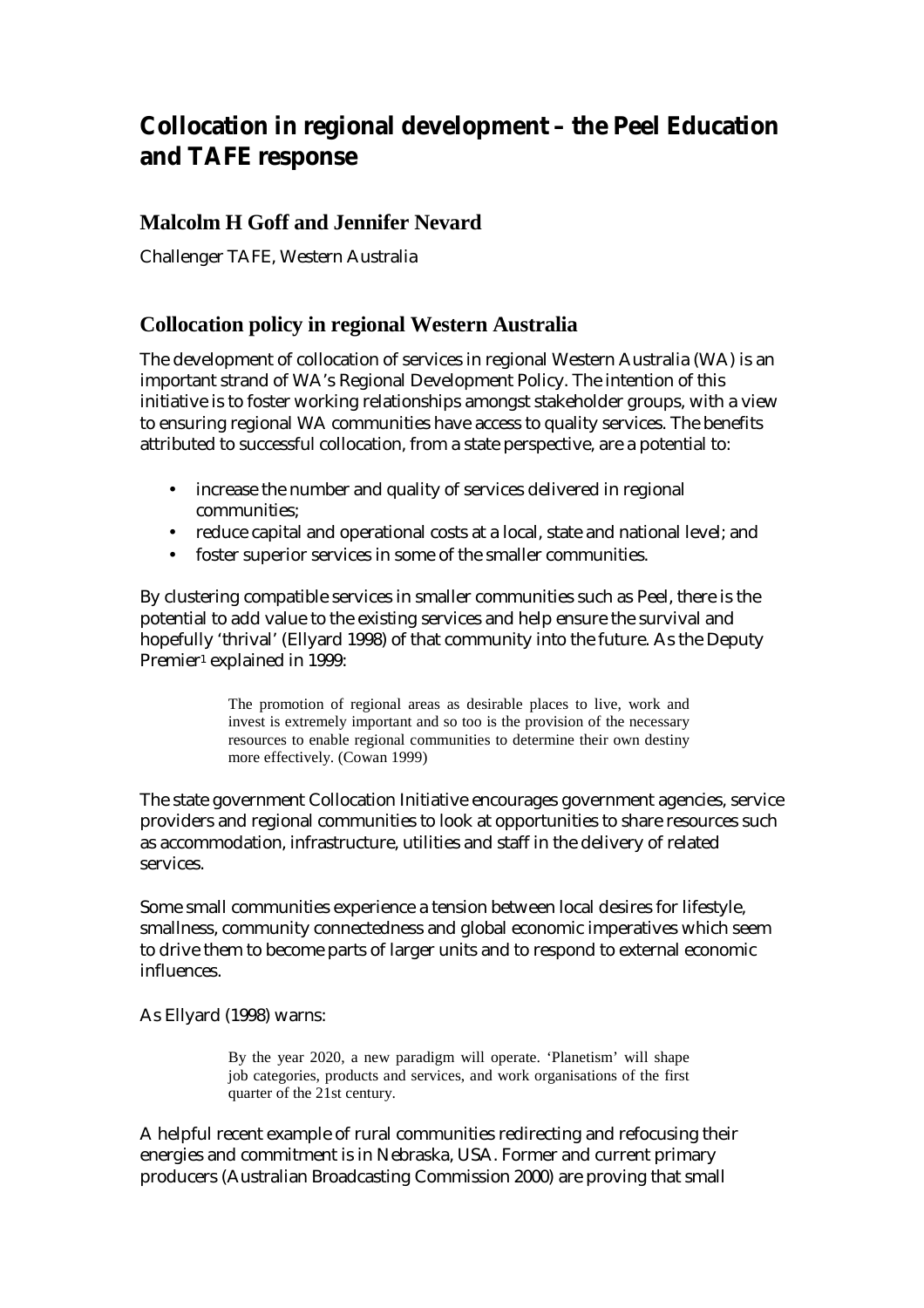communities can cooperate and commit to reinventing themselves and creating an upswing in their economy. Nebraska's income was derived from corn production virtually since the mid-west of the United States was settled. The local and state economy had been suffering from rural downturn for a decade. Nebraska's young people had been migrating to larger centres and the health of the community was declining in step with the added pressures. This was impacting negatively on what had been a desirable lifestyle the community wanted their young to have the advantages of. Economic threats brought on by the impact of commodity prices in global markets suggested that the prognosis for corn production remained poor. Through a range of community managed and designed local 're-education' initiatives, the state of Nebraska has been able to redirect its economy and start to grow a diversity of new work opportunities to provide opportunities for the local young people to remain in these small communities. As well, they have established numbers of initiatives for investing in their own futures.

# **Education, training and the community**

As was demonstrated in Nebraska, and has been evident in Australian small towns, a significant component of a community's health and well being is measured through the priority ascribed to education. Doughney (2000) explains that this is because education is not simply one of many community services but one of the most significant conduits to other important public and private goods such as employment, culture, values and personal autonomy (Hyland 1999). It is therefore in a regional WA community's best interests to have building or enhancing access to quality educational services as a primary goal. Cost savings measures may be a positive secondary outcome of service amalgamations, however if this aspect is treated as a primary motive, then a community may retrieve a short-term difficulty but without implementing any features for building community improvement. As Ellyard (1998) points out:

> Education planners will need to understand more deeply the nature of this world, the values and skills which will be needed for 'thrival' in this world.

Some of the critical features of success for a community working towards improved education outcomes are likely to include their:

- desire to preserve a valued lifestyle,
- desire to participate in particular kinds of work,
- willingness to invest time and income in the reinvention and redirection processes within their community, and finally
- determination to influence, or hopefully control, the community's joint destiny.

The Commonwealth Minister for Education, Dr Kemp (2000), voiced another important need catering for the employment future of our young people in regional locations:

> Ninety percent (90%) of today's teenagers will at some stage in their lives participate in post secondary education whether this is higher education or vocational education and training or both.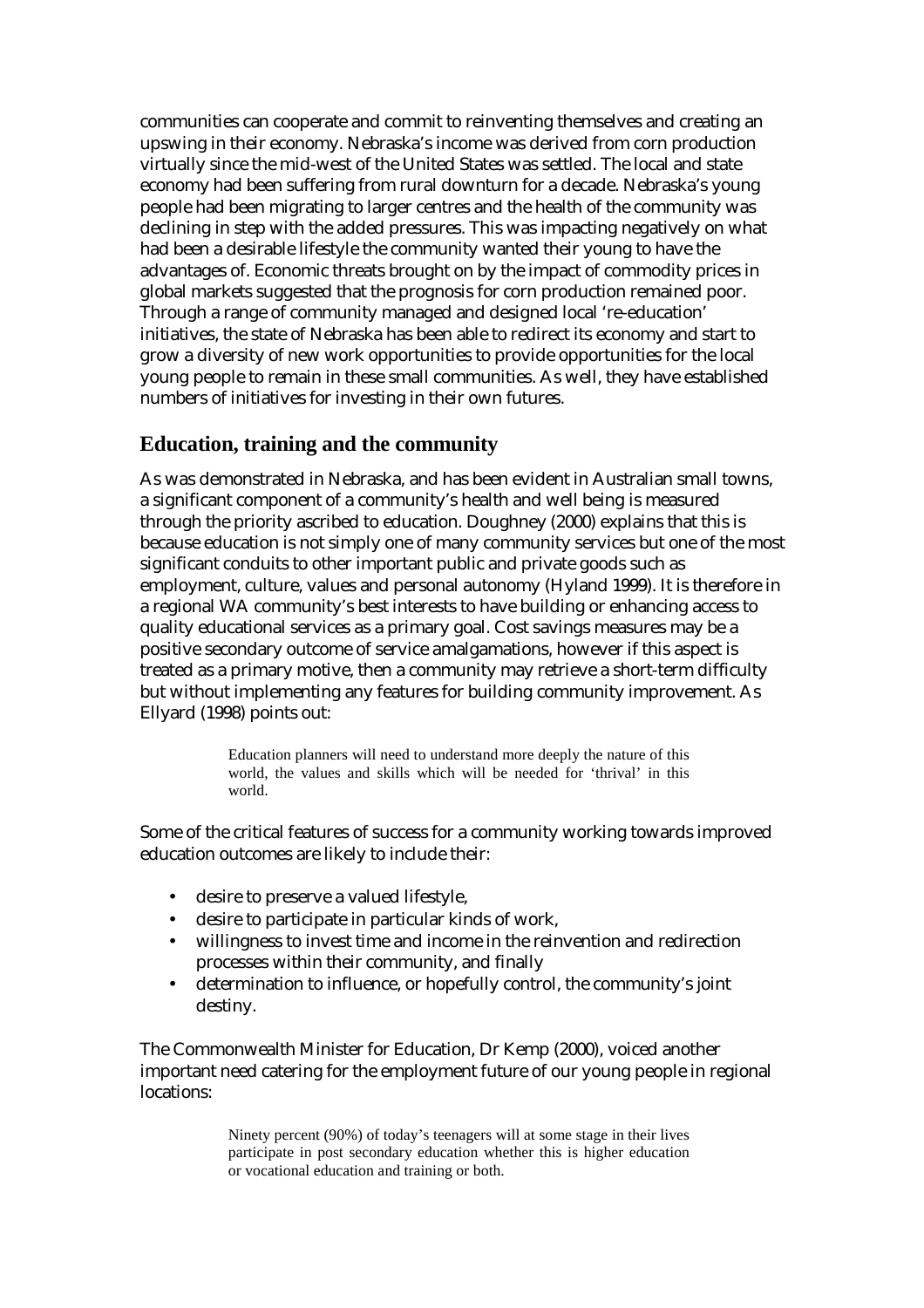Numbers of experiments in collocation and/or services amalgamation in the education and training sectors have occurred in Australia during the last decade. These have met with varying degrees of success. Some examples have included initiatives in Nambour and Coffs Harbour, at the Victorian University of Technology and on the Rockingham Regional Campus of Challenger TAFE. Balancing the interests and needs of the participating sectors often emerges as a challenging factor.

Based partially on its previous experience, Challenger TAFE, along with two education partners - the WA Department of Education and Murdoch University and the community, is producing a new concept in joint campus delivery of education and training in Peel. The concept goes beyond existing Australian models of education and vocational education and training (VET) campus collocation and incorporates the policy directions of a range of decisions at both Commonwealth and state levels.

The benefit of the Peel approach is that the consultation and deliberation processes undertaken for policy development at Commonwealth and state levels have been incorporated into the planning process at Peel. Initiatives developed for the new campus already sit within the scope (and possibility) of agreed national and state frameworks of agreement.

# **Commonwealth education and VET policy responses**

The Australian Qualifications Framework (AQF) (Australian National Training Authority 1998) provided an opportunity for competency-based VET to be recognised in a variety of learning contexts - schools, public and private training provider organisations, and universities. One of the advantages of the AQF is that it allows for the 'translation' of courses into levels so that school, public and private VET providers and universities have a common language that they can apply to design and manipulation of curriculum and courses.

While the Framework documented levels of competence, the Council of State Ministers of Education (MYCEETYA) formalised some of the necessary processes for applying the AQF to curriculum. In July 1996, the incorporation of vocational education into the schools sector was endorsed and, hence forward, operated in a similar way to VET delivery in other sectors (MCEETYA 1996). Endorsement of particular training products and levels for VET in schools has had to be formally endorsed at a national level, as is the case with other VET providers. This consistent arrangement for each sector has still allowed proactive VET providers in schools to cater to a range of student demands with vocational education and traineeship arrangements.

Challenger TAFE has had a rich experience as training provider and/or auspicing agency to a number of high schools in the south-west metropolitan region, particularly in cooperation with the Excellence in Education Compact schools in the Rockingham, Kwinana, Warnbro and Hamilton Hill areas. These inter-sectoral arrangements have allowed for a rich mix of training products to be delivered to school students. Notably, some trainees have completed their schooling with a VET qualification as well as a tertiary entrance score, keeping their options open for postsecondary education choices.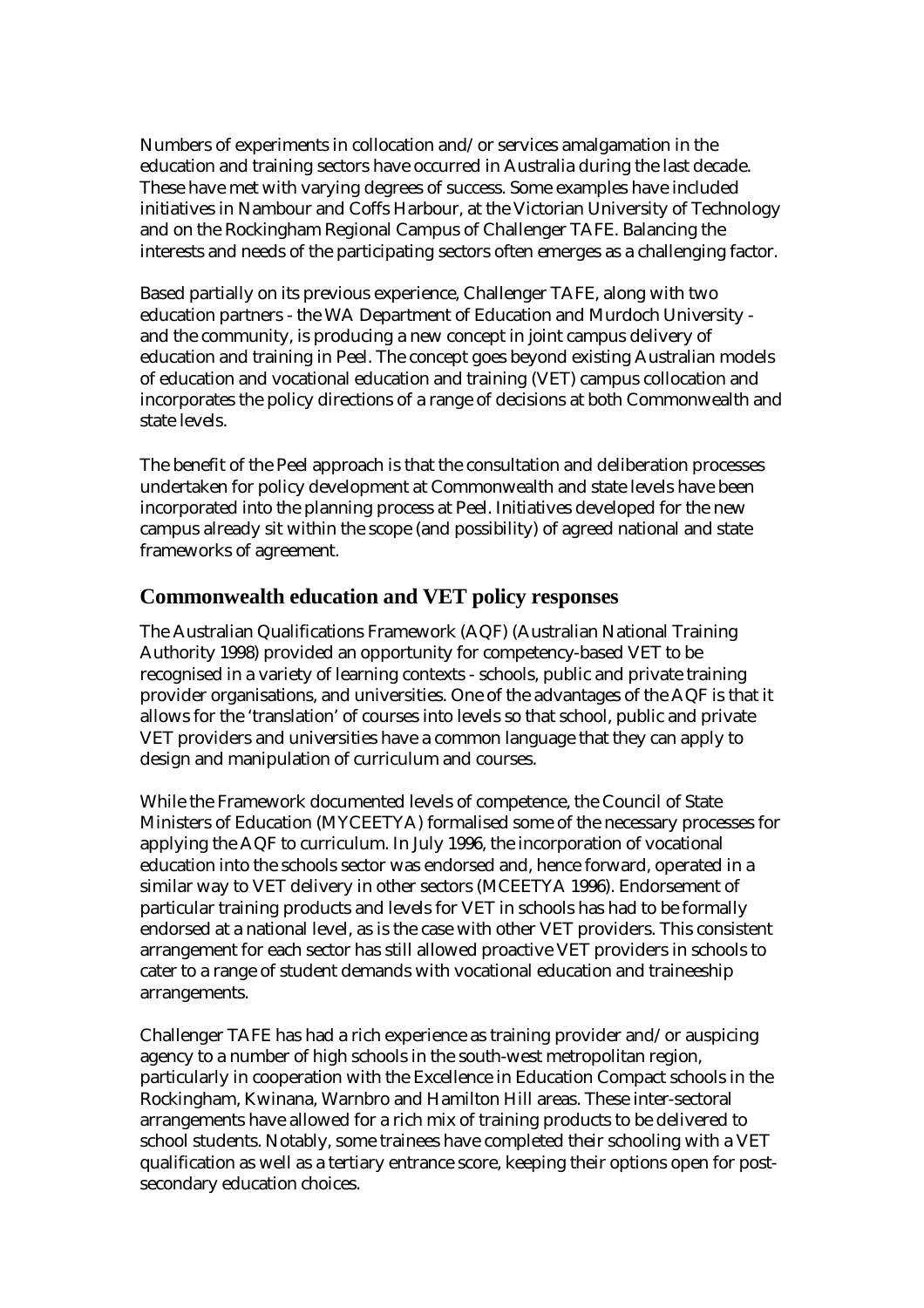As well, cooperative curriculum arrangements on the Rockingham Regional Campus of Challenger TAFE and Murdoch University has provided opportunities for TAFE students to progress to degree studies after either their first or second years of TAFE studies. Students can choose to seek a VET qualification and then pursue university studies or can shift to tertiary studies if they have decided their pathway lies in the direction of a university qualification.

## **State education and VET policy response**

These 'mix and match' arrangements have been extended at Peel so that students at Mandurah Senior College, a composite of the upper schools from three local high schools, will have university subjects as an option in their secondary education studies. This arrangement will be enabled by a policy decision currently being considered by the State Curriculum Council to formalise arrangements where secondary school students can incorporate tertiary content within their year 12 studies.

The Peel Campus will have the capacity to provide a mix of studies in secondary, post-secondary and tertiary areas. All secondary students from Mandurah will complete their education at the Peel Education and TAFE Campus. To enhance the development of flexible pathway arrangements amongst the three sectors, an Education Development Unit with a Pathways Officer is being established (Challenger TAFE 2000). This will address the need voiced by David Kemp that students at 'some stage in their lives participate in post secondary education whether this is higher education or vocational education and training or both'.

### **The shape of things to come**

Ideological control preserves the core while operational autonomy stimulates progress. (Collins and Porras 1995)

The forms change but the mission remains clear. Structures emerge, but only as temporary solutions that facilitate rather than interfere. (Wheatley 2000)

The model has been developed as a consequence of factors embedded in local circumstances and a history of trust and cooperative activity amongst the member institutions. It is not intended as a blueprint for other locations, because circumstances vary and features of this model may not be readily replicable.

#### **A cautionary tale**

While closer interaction between the university and VET sectors should be encouraged, this should not be perceived as being best achieved through proliferation of multi-sector institutions or universities delivering 'associate degrees' in VET<sup>2</sup>.

The administrative structure established at the Peel Education and TAFE Campus has taken account and addressed the issue of one partner dominating the developmental processes for the campus, by establishing a range of structures and decision-making processes.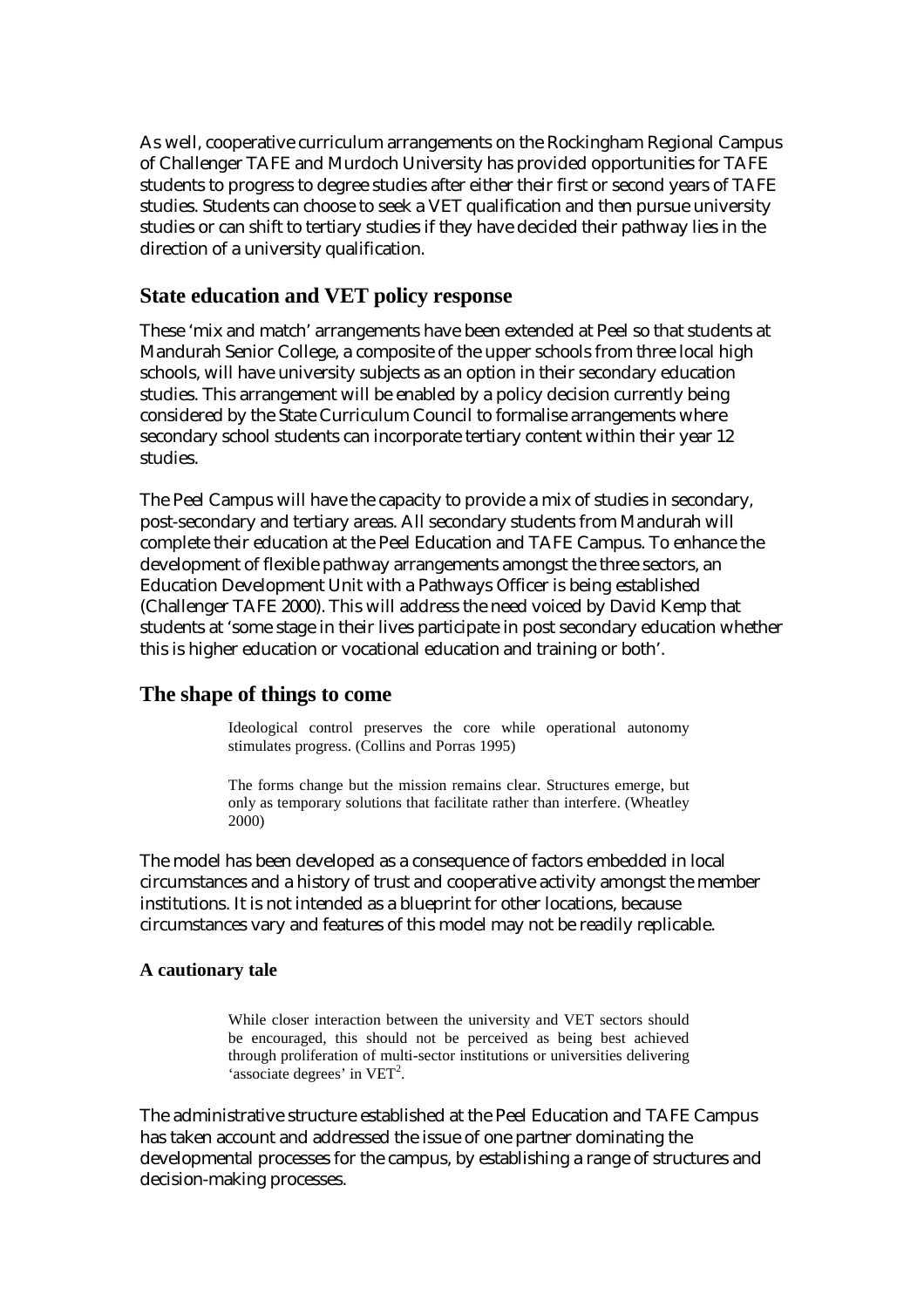#### **Capacity to influence**

In some Australian examples of services locating at one site, ownership of the decision-making processes has come under contest when there are groups with strong partisan interests. The model at Peel is conservative in its structure. The Peel Education and TAFE Board have ownership of decisions and the process is located within a tripartite committee. The committee comprises the Challenger TAFE Managing Director, the local District Director for the WA Education Department and the academic head of Rockingham and Peel Campuses of Murdoch University.

Input from the local community and the influence or input of other government agencies can occur at the next decision-making level via the Education Development Unit. The role of this unit is to develop curricula, programs and services for the students on campus in response to locally identified needs, and the advice of state development and other specialist agencies.

> Each structure has a unique identity, a clear boundary, yet it is merged with its environment. (Wheatley 2000)

The Peel Education and TAFE Board have representation from each member agency and it directs the work of the Education Development Unit that has a brief to maximise education, training and employment outcomes for the campus students. This will be achieved by developing industry and commercial partnerships that provide the required knowledge, training and on-the-job experiences for students to ensure they are well prepared for the industry they plan to enter. These stakeholder groups will be purpose-driven and will last for the duration of the task involved. For example, each education and training pathway that is developed for students will be guided by an expert steering group that comprises community and specialist membership.

A warning from the Australian National Training Authority (ANTA) on developing a working balance for VET and university also applies to retaining the integrity of school education:

> In developing and implementing policies for a seamless system, regard has to be given to the distinctive characteristics of both VET and higher education. The distinctive outcomes each sector is providing to clients must be retained, not diminished. (Australian National Training Authority 1997)

At Peel, education and training pathways will incorporate two or more of the following options: school education, TAFE training, university studies and work experience. Other attendant services may also be developed. For example, particular kinds of cross-sector mentoring arrangements and ways of jointly developing and managing portfolio education and training are items high on the agenda of 'must do's'. As well, the Board is keen to establish an arrangement of guaranteed placements in courses on the same campus for students exiting Mandurah Senior College and wishing to undertake studies at either Challenger TAFE or Murdoch University. One feature yet to be fully understood is the extent to which students from the region are prepared to travel to gain the hands-on experience they may require for their future employment3.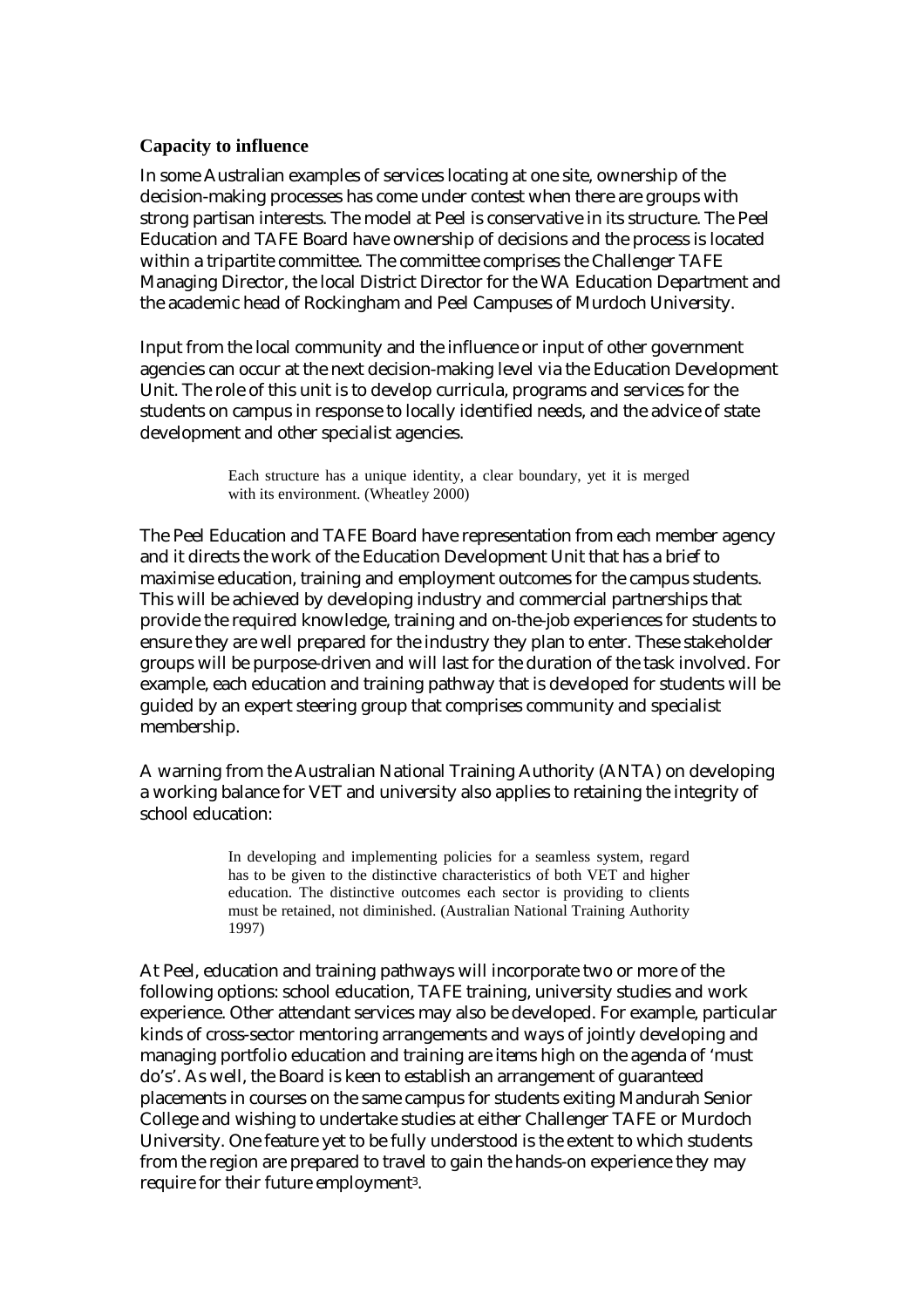## **Levels of trust**

Some campus arrangements that have involved a number of education and training agency groups have found that lesser partners are overwhelmed by the interests of one dominant partner. At Peel, dispute resolution has been designed to operate from the bottom upwards. Should a difficulty be unresolved along the way, then the final decision rests with the three members of the Peel Education and TAFE Board. A similar model has operated successfully at Rockingham Regional Campus, just north of Mandurah where Challenger TAFE, Murdoch University and the Rockingham City Council operate a joint library facility.

## **Additional funding commitments**

Marketing of the Peel Education and TAFE Campus remains the responsibility of the member organisations. Joint venture activities and the financial arrangements for their marketing will be dealt with on a case-by-case basis. Similarly, any activities perceived by the Peel Education and TAFE Board to incorporate an element of risk will be addressed and underwritten on a case-by-case basis. Sources of shared recurrent funding for the collocation venture are derived solely from the recurrent funding provided to each of the three partners through their individual service level agreements.

Decisions on the management of the various aspects of the joint facility were based on track records of the member institutions. For example, TAFE was allocated responsibility for campus services based upon its prior experience and the infrastructure support available to it, and Murdoch University was given responsibility for communications services because of its superior expertise in this area.

The Peel Education and TAFE campus is in its infancy, having existed for only five months. Currently, emphasis is being placed on joint education and training policy development and the identification of desirable education and training pathways for students from each sector. There is a need for baseline data to be collected and collated on students', teachers', administrators' and parents' perceptions, preferences, desires and ambitions. This material can potentially be compared with state data and local demographic data already available in order to design best-fit outcomes for students. Currently, the Peel Education and TAFE Campus has set up high expectations in the local community; for example, 150 more students returned to school for year 11 and 12 at Mandurah Senior College than had been anticipated. This is signalling a high level of expectation in the watching community. The campus will need to quickly demonstrate superior outcomes for its students.

# **Notes**

- 1. Hon Hendy Cowan, MLA Deputy Premier, Minister for Regional Development. In Preface to draft Regional Development Policy, July 1999.
- 2. Association of TAFE Institutes in Victoria.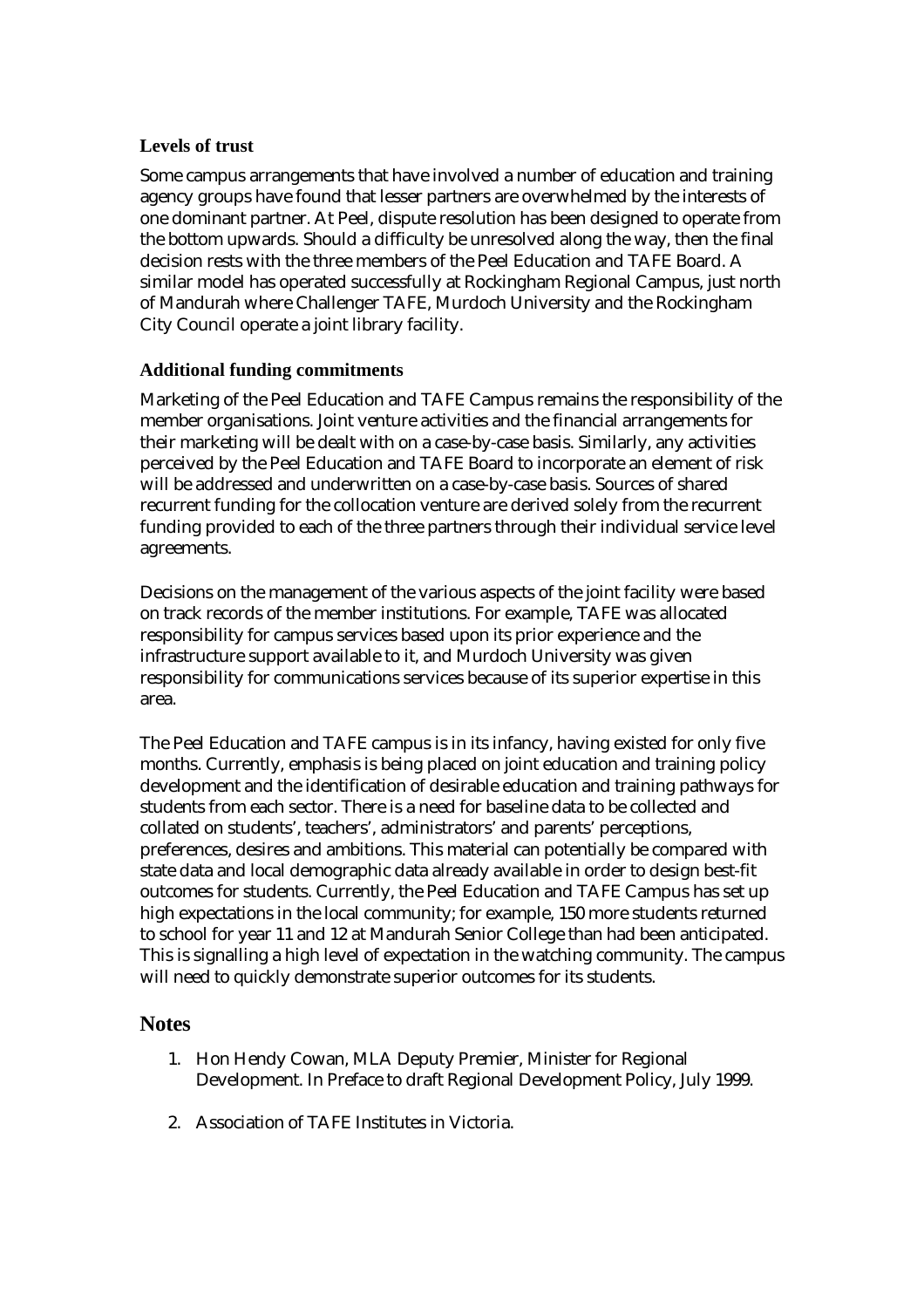3. The willingness to travel is one of a number of features of student behaviour and expectations the campus is hoping to attract funding to investigate in 2001.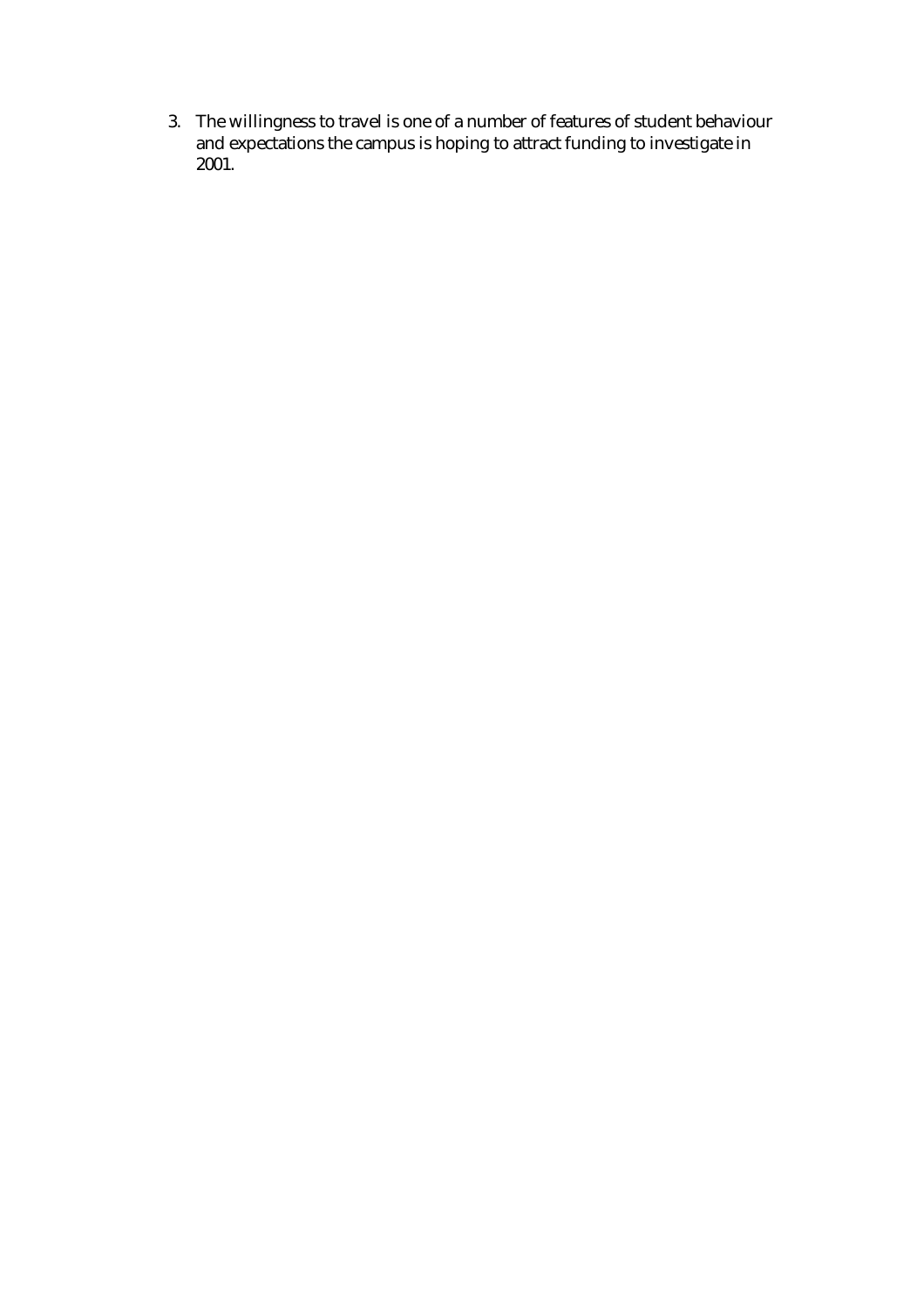# **References**

Australian Broadcasting Commission (2000) Landline. Sunday, 12 November. http://www.abc.net.au/landline.

Australian National Training Authority (1998) Australian qualifications framework implementation handbook (second edition), p 1. [www.aqf.edu.au/aboutaqf.htm.](http://www.aqf.edu.au/aboutaqf.htm) 

Australian National Training Authority (1997) Australian National Training Authority response to 'Learning for life': review of higher education financing and policy. Policy discussion paper.

Challenger TAFE (2000) Final report: joint TAFE/ school development on the Peel Education and TAFE campus collocation. Chris Barnett and Associates.

Collins J C and Porras J I (1995) Built to last: successful habits of visionary companies. London: Century.

Department of Commerce and Trade (2000) Collocation of services in regional Western Australia: a key initiative of regional development policy. Implementation plan.

Doughney L (2000) Lifelong learning and student data collection in Australia. Ninth Annual Vocational Education and Training Research Conference, Coffs Harbour Education Campus, 6 July.

Ellyard, P (1998) Creating and preparing for jobs in the 21st Century. Working 2000 Conference, Fremantle, February.

Hyland T (1999) Vocational studies, lifelong learning and social values: investigating education, training and NVQs under the new deal. Aldershot, Ashgate.

Kemp D (2000) Strategic developments in higher education. In OECD Thematic Review of the First Years of Tertiary Education, Australian Seminar, Sydney, 20-21 April 1998, 2000. Occasional Papers Series (March 2000), Higher Education Division, Department of Education, Training and Youth Affairs. Canberra: Australian Government Publishing Service.

MCEETYA (1996) Report from the Taskforce on Implementation of AVTS in Schools. Revised minutes of the fifth MCEETYA Meeting, Brisbane, July.

McNulty D (2000) Adult learning Australia - learning towns and cities. [http://www.ala.asn.au/pages/McNulty\\_talks.html](http://www.ala.asn.au/pages/McNulty_talks.html) (accessed 31 October 2000).

Marshall A C (1997) The development of the Rockingham Regional Campus of Western Australia: a case study in inter-sectoral collaboration. Perth: Department of Education Services.

South Metropolitan College of TAFE (1999) Building relations between TAFE and university: South Metropolitan College of TAFE and Murdoch University.